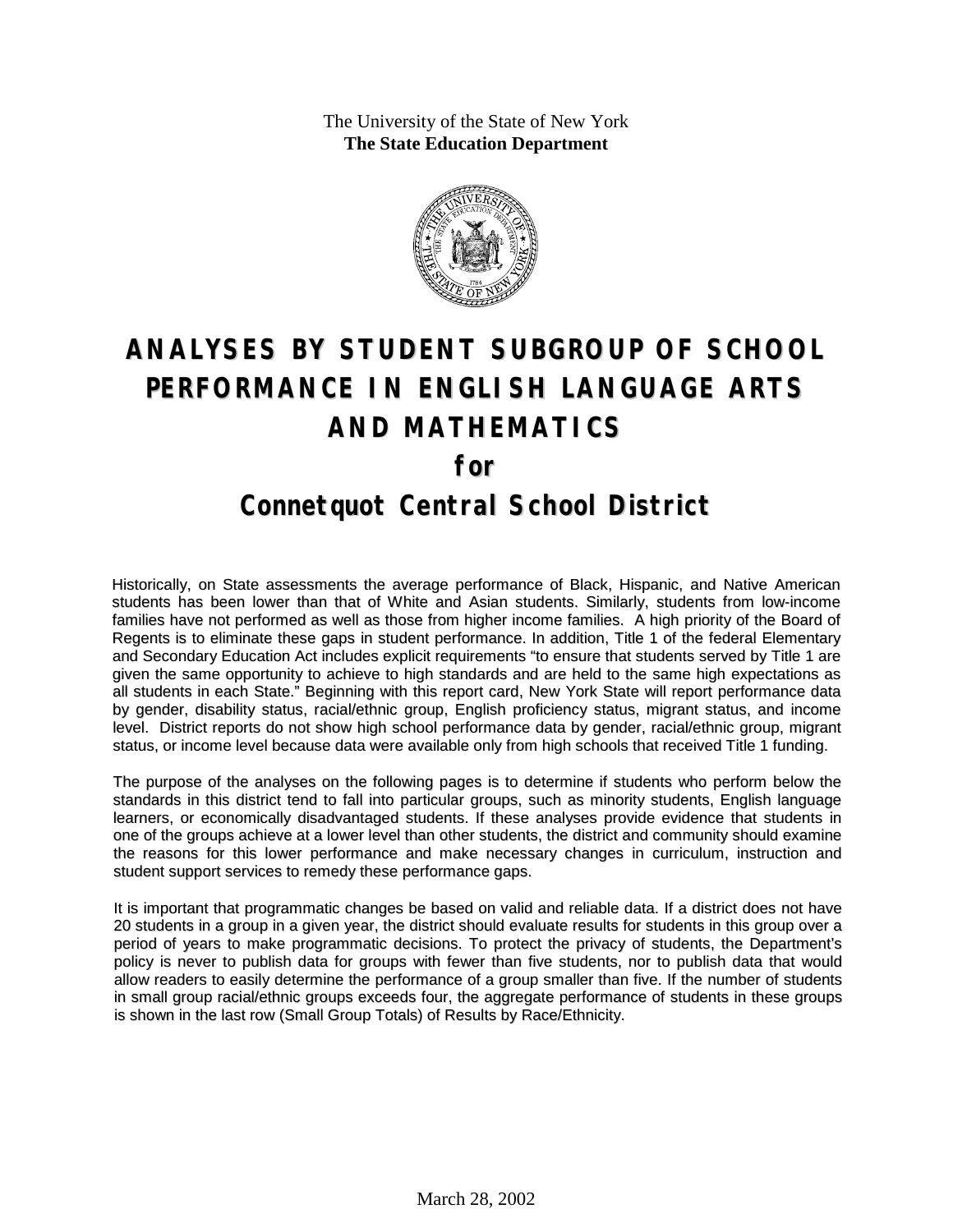# **Elementary English Language Arts**

A description of the performance levels and summary results for all general-education students and all students with disabilities can be found in the *Overview* of the New York State Report Card.

|                                          | <b>Counts of Students</b> |                   |                             |             |                       |             |                |                 |                  | <b>Percentages</b><br>of Tested |  |
|------------------------------------------|---------------------------|-------------------|-----------------------------|-------------|-----------------------|-------------|----------------|-----------------|------------------|---------------------------------|--|
| <b>Student Subgroup</b>                  |                           | <b>Not Tested</b> |                             |             |                       |             |                | <b>Students</b> |                  |                                 |  |
|                                          | <b>ALT</b>                | <b>ELL</b>        | No<br>Valid<br><b>Score</b> | Level<br>1  | Level<br>$\mathbf{2}$ | Level<br>3  | Level<br>4     | Total           | Level<br>$2 - 4$ | Level<br>$3 - 4$                |  |
| Results by Race/Ethnicity                |                           |                   |                             |             |                       |             |                |                 |                  |                                 |  |
| American Indian/Alaskan<br><b>Native</b> | $\mathbf 0$               | 0                 | $\pmb{0}$                   | $\mathbf s$ | s                     | s           | s              | 2               | s                | s                               |  |
| <b>Black</b>                             | $\mathbf 0$               | 0                 | $\pmb{0}$                   | s           | s                     | s           | s              | 5               | s                | s                               |  |
| Hispanic                                 | 0                         | 0                 | $\pmb{0}$                   | 3           | 8                     | 11          | $\overline{2}$ | 24              | 88%              | 54%                             |  |
| Asian or Pacific Islander                | 0                         | 1                 | 0                           | 2           | 2                     | 11          | 3              | 18              | 89%              | 78%                             |  |
| White                                    | 6                         | 4                 | $\pmb{0}$                   | 16          | 91                    | 290         | 134            | 531             | 97%              | 80%                             |  |
| Total                                    | 6                         | 5                 | $\pmb{0}$                   | 21          | 104                   | 316         | 139            | 580             | 96%              | 78%                             |  |
| Small Group Totals (s)                   | 0                         | 0                 | 0                           | 0           | 3                     | 4           | 0              | $\overline{7}$  | 100%             | 57%                             |  |
| Results by Gender                        |                           |                   |                             |             |                       |             |                |                 |                  |                                 |  |
| Female                                   | 4                         | 1                 | $\pmb{0}$                   | 5           | 42                    | 136         | 82             | 265             | 98%              | 82%                             |  |
| Male                                     | 2                         | 4                 | 0                           | 16          | 62                    | 180         | 57             | 315             | 95%              | 75%                             |  |
| Total                                    | 6                         | 5                 | $\mathbf 0$                 | 21          | 104                   | 316         | 139            | 580             | 96%              | 78%                             |  |
| Results by English Proficiency Status    |                           |                   |                             |             |                       |             |                |                 |                  |                                 |  |
| <b>English Proficient</b>                | 6                         | 0                 | $\pmb{0}$                   | s           | s                     | s           | s              | 579             | s                | $\mathbf s$                     |  |
| <b>Limited English Proficient</b>        | 0                         | 5                 | $\pmb{0}$                   | s           | s                     | $\mathbf s$ | $\mathbf s$    | $\mathbf{1}$    | $\mathbf s$      | $\mathbf s$                     |  |
| Total                                    | 6                         | 5                 | $\pmb{0}$                   | 21          | 104                   | 316         | 139            | 580             | 96%              | 78%                             |  |
| Results by Income Level                  |                           |                   |                             |             |                       |             |                |                 |                  |                                 |  |
| Economically<br>Disadvantaged            | $\mathbf 0$               | 1                 | $\mathbf 0$                 | 3           | 18                    | 41          | 8              | 70              | 96%              | 70%                             |  |
| Not Disadvantaged                        | 6                         | 4                 | $\mathbf 0$                 | 18          | 86                    | 275         | 131            | 510             | 96%              | 80%                             |  |
| Total                                    | 6                         | 5                 | 0                           | 21          | 104                   | 316         | 139            | 580             | 96%              | 78%                             |  |
| Results by Migrant Status                |                           |                   |                             |             |                       |             |                |                 |                  |                                 |  |
| <b>Migrant Family</b>                    | 0                         | 0                 | 0                           | 0           | 0                     | $\mathbf 0$ | 0              | 0               | 0%               | 0%                              |  |
| Not Migrant Family                       | 6                         | 5                 | $\pmb{0}$                   | 21          | 104                   | 316         | 139            | 580             | 96%              | 78%                             |  |
| Total                                    | 6                         | 5                 | $\pmb{0}$                   | 21          | 104                   | 316         | 139            | 580             | 96%              | 78%                             |  |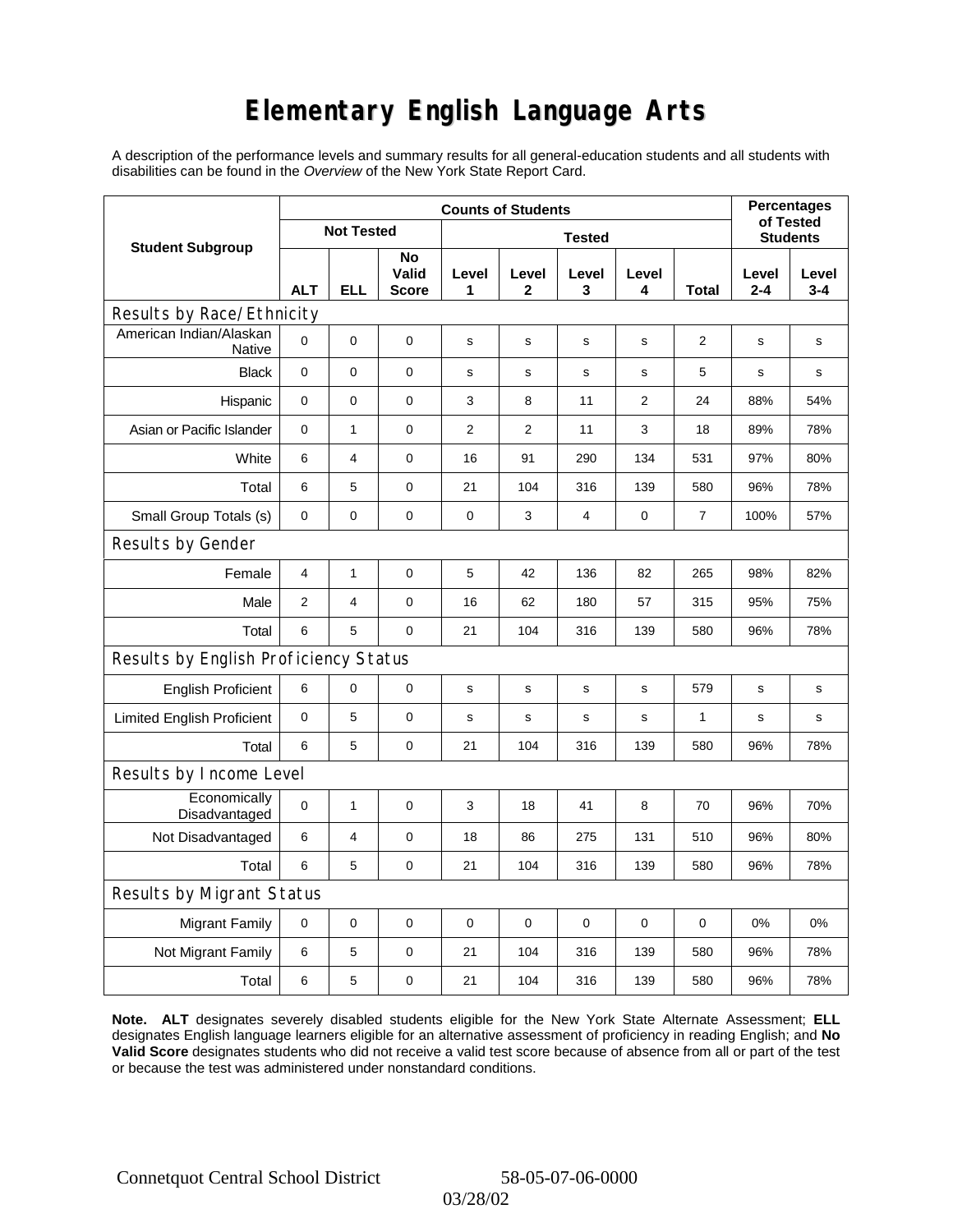# **Elementary Mathematics**

A description of the performance levels and summary results for all general-education students and all students with disabilities can be found in the *Overview* of the New York State Report Card.

|                                          | <b>Counts of Students</b> |             |                             |                  |              |                 |                |                | <b>Percentages</b><br>of Tested |                  |
|------------------------------------------|---------------------------|-------------|-----------------------------|------------------|--------------|-----------------|----------------|----------------|---------------------------------|------------------|
| <b>Student Subgroup</b>                  | <b>Not Tested</b>         |             |                             |                  |              | <b>Students</b> |                |                |                                 |                  |
|                                          | <b>ALT</b>                | <b>ELL</b>  | No<br>Valid<br><b>Score</b> | Level<br>1       | Level<br>2   | Level<br>3      | Level<br>4     | Total          | Level<br>$2 - 4$                | Level<br>$3 - 4$ |
| Results by Race/Ethnicity                |                           |             |                             |                  |              |                 |                |                |                                 |                  |
| American Indian/Alaskan<br><b>Native</b> | $\mathbf 0$               | $\mathbf 0$ | $\pmb{0}$                   | s                | s            | s               | s              | $\overline{2}$ | s                               | s                |
| <b>Black</b>                             | 0                         | 0           | $\pmb{0}$                   | $\mathbf s$      | $\mathbf s$  | s               | s              | 4              | s                               | s                |
| Hispanic                                 | 0                         | $\mathbf 0$ | $\mathbf 0$                 | $\mathbf{1}$     | 3            | 15              | 5              | 24             | 96%                             | 83%              |
| Asian or Pacific Islander                | 0                         | 0           | $\pmb{0}$                   | $\mathbf 0$      | $\mathbf{1}$ | 10              | $\overline{7}$ | 18             | 100%                            | 94%              |
| White                                    | 5                         | 0           | $\mathbf{1}$                | 6                | 41           | 227             | 261            | 535            | 99%                             | 91%              |
| Total                                    | 5                         | 0           | 1                           | $\overline{7}$   | 46           | 256             | 274            | 583            | 99%                             | 91%              |
| Small Group Totals (s)                   | 0                         | 0           | $\pmb{0}$                   | $\mathbf 0$      | $\mathbf{1}$ | 4               | $\mathbf{1}$   | 6              | 100%                            | 83%              |
| Results by Gender                        |                           |             |                             |                  |              |                 |                |                |                                 |                  |
| Female                                   | 3                         | 0           | $\mathbf 0$                 | $\overline{2}$   | 19           | 115             | 129            | 265            | 99%                             | 92%              |
| Male                                     | $\overline{2}$            | 0           | $\mathbf{1}$                | 5                | 27           | 141             | 145            | 318            | 98%                             | 90%              |
| Total                                    | 5                         | 0           | $\mathbf{1}$                | $\overline{7}$   | 46           | 256             | 274            | 583            | 99%                             | 91%              |
| Results by English Proficiency Status    |                           |             |                             |                  |              |                 |                |                |                                 |                  |
| <b>English Proficient</b>                | 5                         | 0           | $\mathbf{1}$                | 6                | 45           | 253             | 273            | 577            | 99%                             | 91%              |
| <b>Limited English Proficient</b>        | 0                         | 0           | $\pmb{0}$                   | $\mathbf{1}$     | $\mathbf{1}$ | 3               | $\mathbf{1}$   | 6              | 83%                             | 67%              |
| Total                                    | 5                         | 0           | $\mathbf{1}$                | $\overline{7}$   | 46           | 256             | 274            | 583            | 99%                             | 91%              |
| Results by Income Level                  |                           |             |                             |                  |              |                 |                |                |                                 |                  |
| Economically<br>Disadvantaged            | $\mathbf 0$               | 0           | $\mathbf 0$                 | $\mathbf{1}$     | 6            | 38              | 24             | 69             | 99%                             | 90%              |
| Not Disadvantaged                        | 5                         | 0           | $\mathbf{1}$                | 6                | 40           | 218             | 250            | 514            | 99%                             | 91%              |
| Total                                    | 5                         | $\pmb{0}$   | $\mathbf{1}$                | $\overline{7}$   | 46           | 256             | 274            | 583            | 99%                             | 91%              |
| Results by Migrant Status                |                           |             |                             |                  |              |                 |                |                |                                 |                  |
| <b>Migrant Family</b>                    | 0                         | 0           | $\mathbf 0$                 | $\mathbf 0$      | $\mathbf 0$  | $\mathbf 0$     | $\mathbf 0$    | $\mathbf 0$    | 0%                              | 0%               |
| Not Migrant Family                       | 5                         | $\pmb{0}$   | 1                           | $\boldsymbol{7}$ | 46           | 256             | 274            | 583            | 99%                             | 91%              |
| Total                                    | 5                         | 0           | 1                           | $\overline{7}$   | 46           | 256             | 274            | 583            | 99%                             | 91%              |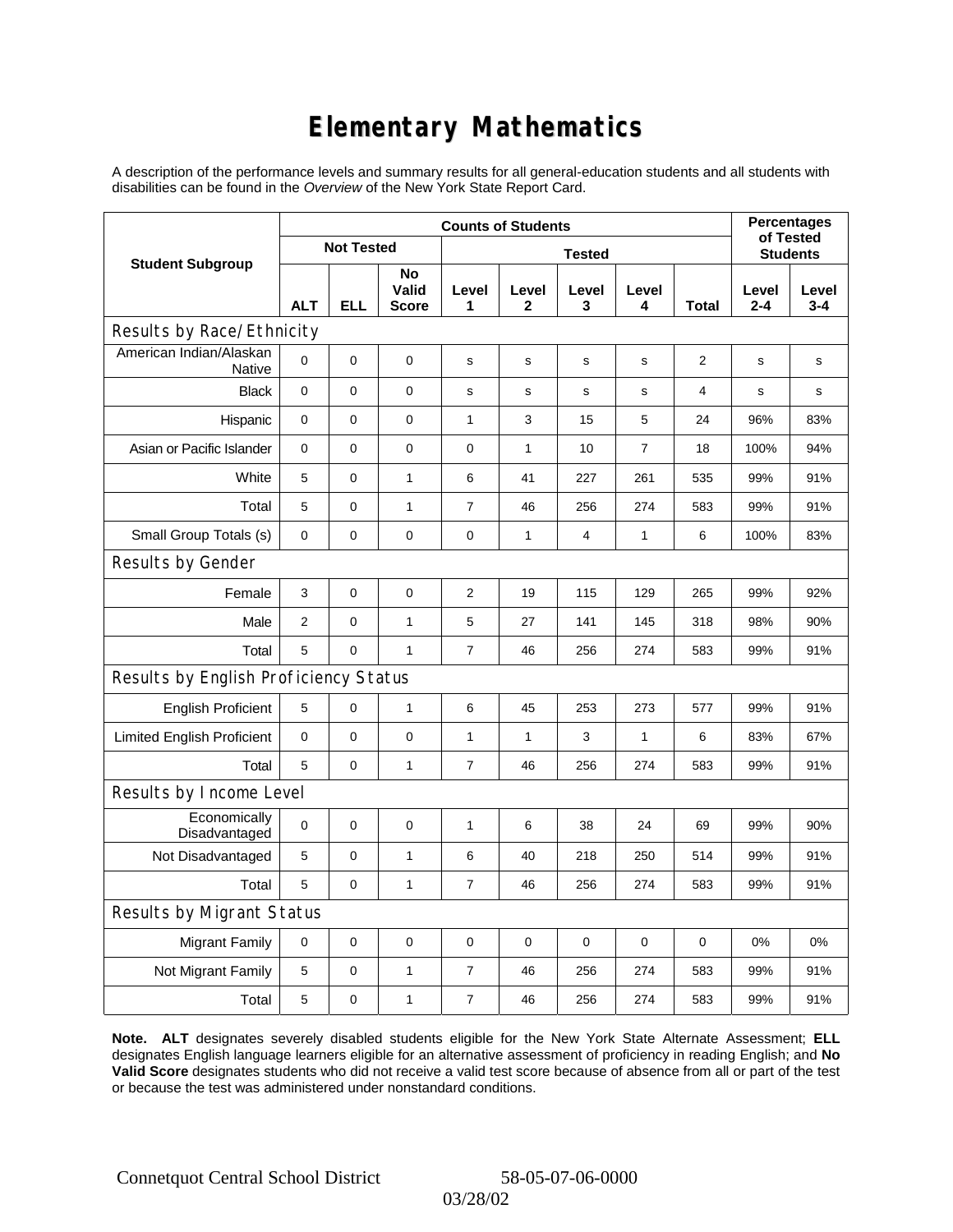### **Middle-Level English Language Arts**

A description of the performance levels and summary results for all general-education students and all students with disabilities can be found in the *Overview* of the New York State Report Card.

|                                          | <b>Counts of Students</b> |                |                             |                |             |                 |             |       | <b>Percentages</b><br>of Tested |              |
|------------------------------------------|---------------------------|----------------|-----------------------------|----------------|-------------|-----------------|-------------|-------|---------------------------------|--------------|
| <b>Student Subgroup</b>                  | <b>Not Tested</b>         |                |                             |                |             | <b>Students</b> |             |       |                                 |              |
|                                          | <b>ALT</b>                | <b>ELL</b>     | No<br>Valid<br><b>Score</b> | Level<br>1     | Level<br>2  | Level<br>3      | Level<br>4  | Total | Level<br>$2 - 4$                | Level<br>3-4 |
| Results by Race/Ethnicity                |                           |                |                             |                |             |                 |             |       |                                 |              |
| American Indian/Alaskan<br><b>Native</b> | $\overline{0}$            | $\mathbf 0$    | $\pmb{0}$                   | s              | s           | s               | s           | 2     | s                               | s            |
| <b>Black</b>                             | 0                         | 0              | $\mathbf{1}$                | $\mathbf s$    | $\mathbf s$ | s               | s           | 10    | s                               | s            |
| Hispanic                                 | 0                         | $\mathbf{1}$   | $\mathbf{1}$                | 3              | 9           | 5               | $\mathbf 0$ | 17    | 82%                             | 29%          |
| Asian or Pacific Islander                | 0                         | $\overline{2}$ | $\pmb{0}$                   | $\mathbf 0$    | 3           | $\overline{7}$  | 2           | 12    | 100%                            | 75%          |
| White                                    | $\mathbf{1}$              | 0              | 4                           | 31             | 203         | 175             | 37          | 446   | 93%                             | 48%          |
| Total                                    | $\mathbf{1}$              | 3              | 6                           | 37             | 221         | 190             | 39          | 487   | 92%                             | 47%          |
| Small Group Totals (s)                   | 0                         | 0              | $\mathbf{1}$                | 3              | 6           | 3               | 0           | 12    | 75%                             | 25%          |
| Results by Gender                        |                           |                |                             |                |             |                 |             |       |                                 |              |
| Female                                   | 0                         | $\mathbf{1}$   | $\overline{c}$              | 13             | 77          | 106             | 23          | 219   | 94%                             | 59%          |
| Male                                     | $\mathbf{1}$              | $\overline{2}$ | $\overline{4}$              | 24             | 144         | 84              | 16          | 268   | 91%                             | 37%          |
| Total                                    | $\mathbf{1}$              | 3              | 6                           | 37             | 221         | 190             | 39          | 487   | 92%                             | 47%          |
| Results by English Proficiency Status    |                           |                |                             |                |             |                 |             |       |                                 |              |
| <b>English Proficient</b>                | $\mathbf{1}$              | 0              | 6                           | 37             | 221         | 190             | 39          | 487   | 92%                             | 47%          |
| <b>Limited English Proficient</b>        | $\pmb{0}$                 | 3              | 0                           | $\mathbf 0$    | $\mathbf 0$ | 0               | 0           | 0     | 0%                              | 0%           |
| Total                                    | $\mathbf{1}$              | 3              | 6                           | 37             | 221         | 190             | 39          | 487   | 92%                             | 47%          |
| Results by Income Level                  |                           |                |                             |                |             |                 |             |       |                                 |              |
| Economically<br>Disadvantaged            | $\mathbf{1}$              | 0              | 1                           | $\overline{2}$ | 15          | 4               | 0           | 21    | 90%                             | 19%          |
| Not Disadvantaged                        | $\mathbf 0$               | 3              | 5                           | 35             | 206         | 186             | 39          | 466   | 92%                             | 48%          |
| Total                                    | $\mathbf{1}$              | 3              | 6                           | 37             | 221         | 190             | 39          | 487   | 92%                             | 47%          |
| Results by Migrant Status                |                           |                |                             |                |             |                 |             |       |                                 |              |
| <b>Migrant Family</b>                    | 0                         | 0              | $\mathbf 0$                 | $\mathbf 0$    | $\mathbf 0$ | $\mathbf 0$     | 0           | 0     | 0%                              | 0%           |
| Not Migrant Family                       | 1                         | 3              | 6                           | 37             | 221         | 190             | 39          | 487   | 92%                             | 47%          |
| Total                                    | 1                         | 3              | 6                           | 37             | 221         | 190             | 39          | 487   | 92%                             | 47%          |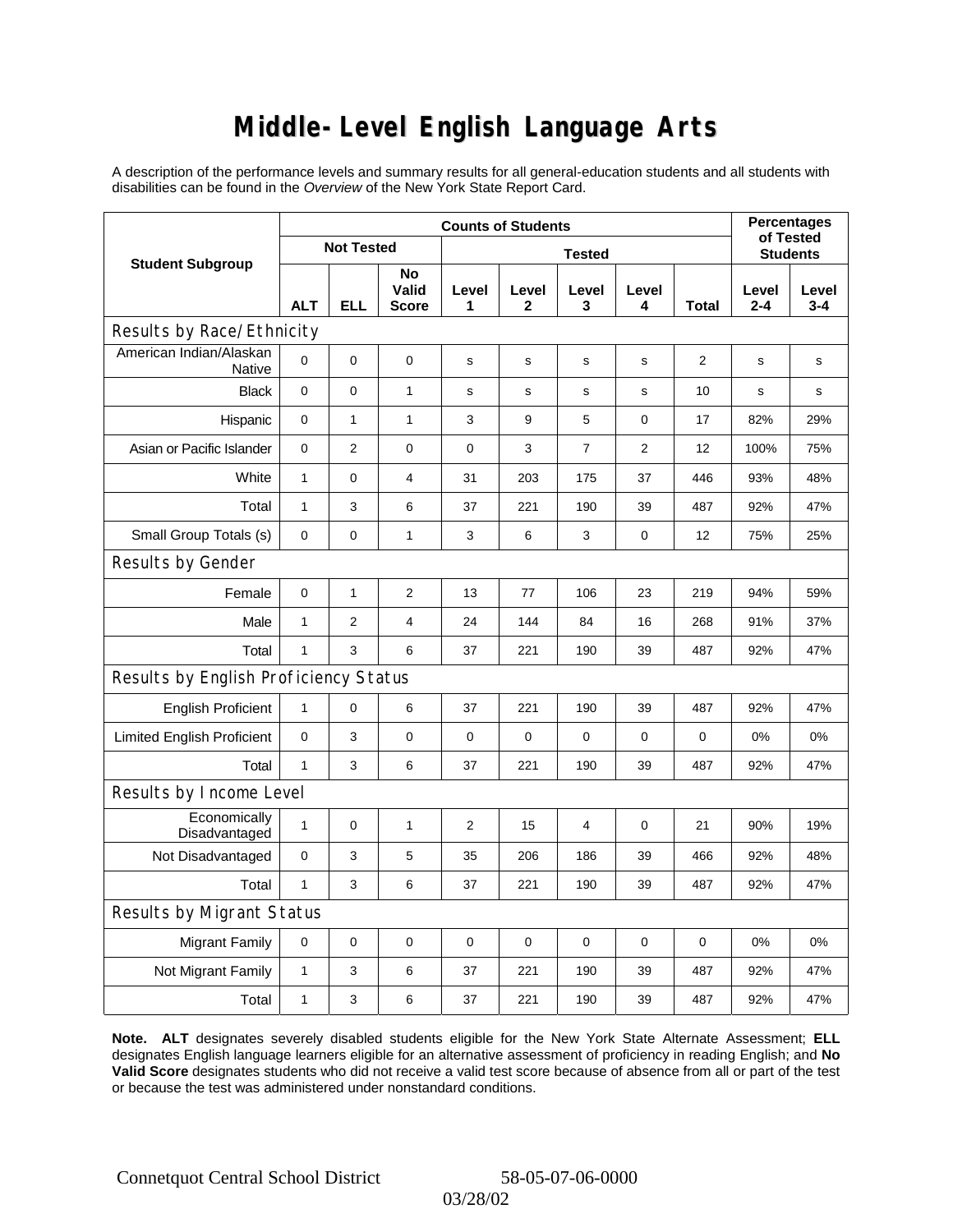### **Middle-Level Mathematics**

A description of the performance levels and summary results for all general-education students and all students with disabilities can be found in the *Overview* of the New York State Report Card.

|                                          | <b>Counts of Students</b> |                   |                             |               |                         |                |              |              | <b>Percentages</b><br>of Tested |                  |
|------------------------------------------|---------------------------|-------------------|-----------------------------|---------------|-------------------------|----------------|--------------|--------------|---------------------------------|------------------|
| <b>Student Subgroup</b>                  |                           | <b>Not Tested</b> |                             | <b>Tested</b> |                         |                |              |              | <b>Students</b>                 |                  |
|                                          | <b>ALT</b>                | <b>ELL</b>        | No<br>Valid<br><b>Score</b> | Level<br>1    | Level<br>2              | Level<br>3     | Level<br>4   | <b>Total</b> | Level<br>$2 - 4$                | Level<br>$3 - 4$ |
| Results by Race/Ethnicity                |                           |                   |                             |               |                         |                |              |              |                                 |                  |
| American Indian/Alaskan<br><b>Native</b> | 0                         | $\mathbf 0$       | $\mathbf 0$                 | s             | s                       | s              | s            | 2            | s                               | s                |
| <b>Black</b>                             | 0                         | 0                 | $\pmb{0}$                   | $\mathbf s$   | $\mathbf s$             | s              | s            | 12           | s                               | s                |
| Hispanic                                 | 0                         | 0                 | $\mathbf{1}$                | 3             | 9                       | 6              | $\mathbf 0$  | 18           | 83%                             | 33%              |
| Asian or Pacific Islander                | 0                         | $\mathbf{1}$      | $\mathbf 0$                 | 1             | $\overline{4}$          | $\overline{7}$ | $\mathbf{1}$ | 13           | 92%                             | 62%              |
| White                                    | $\overline{2}$            | 0                 | 5                           | 57            | 167                     | 182            | 39           | 445          | 87%                             | 50%              |
| Total                                    | $\overline{2}$            | $\mathbf{1}$      | 6                           | 66            | 184                     | 199            | 41           | 490          | 87%                             | 49%              |
| Small Group Totals (s)                   | $\mathbf 0$               | 0                 | $\mathbf 0$                 | 5             | $\overline{\mathbf{4}}$ | 4              | 1            | 14           | 64%                             | 36%              |
| Results by Gender                        |                           |                   |                             |               |                         |                |              |              |                                 |                  |
| Female                                   | $\mathbf{1}$              | $\mathbf{1}$      | $\overline{2}$              | 28            | 82                      | 91             | 18           | 219          | 87%                             | 50%              |
| Male                                     | $\mathbf{1}$              | 0                 | $\overline{4}$              | 38            | 102                     | 108            | 23           | 271          | 86%                             | 48%              |
| Total                                    | $\overline{2}$            | $\mathbf{1}$      | 6                           | 66            | 184                     | 199            | 41           | 490          | 87%                             | 49%              |
| Results by English Proficiency Status    |                           |                   |                             |               |                         |                |              |              |                                 |                  |
| <b>English Proficient</b>                | 2                         | 0                 | 6                           | $\mathbf s$   | S                       | s              | s            | 488          | s                               | $\mathbf s$      |
| <b>Limited English Proficient</b>        | 0                         | $\mathbf{1}$      | $\pmb{0}$                   | $\mathbf s$   | $\mathbf S$             | s              | s            | 2            | s                               | s                |
| Total                                    | $\overline{2}$            | $\mathbf{1}$      | 6                           | 66            | 184                     | 199            | 41           | 490          | 87%                             | 49%              |
| Results by Income Level                  |                           |                   |                             |               |                         |                |              |              |                                 |                  |
| Economically<br>Disadvantaged            | $\mathbf{1}$              | 0                 | $\mathbf 0$                 | 6             | 11                      | 6              | 0            | 23           | 74%                             | 26%              |
| Not Disadvantaged                        | 1                         | 1                 | 6                           | 60            | 173                     | 193            | 41           | 467          | 87%                             | 50%              |
| Total                                    | $\overline{2}$            | $\mathbf{1}$      | 6                           | 66            | 184                     | 199            | 41           | 490          | 87%                             | 49%              |
| Results by Migrant Status                |                           |                   |                             |               |                         |                |              |              |                                 |                  |
| <b>Migrant Family</b>                    | $\mathbf 0$               | 0                 | $\pmb{0}$                   | 0             | $\mathbf 0$             | 0              | 0            | $\mathbf 0$  | 0%                              | 0%               |
| Not Migrant Family                       | $\overline{c}$            | $\mathbf{1}$      | 6                           | 66            | 184                     | 199            | 41           | 490          | 87%                             | 49%              |
| Total                                    | $\overline{2}$            | 1                 | 6                           | 66            | 184                     | 199            | 41           | 490          | 87%                             | 49%              |